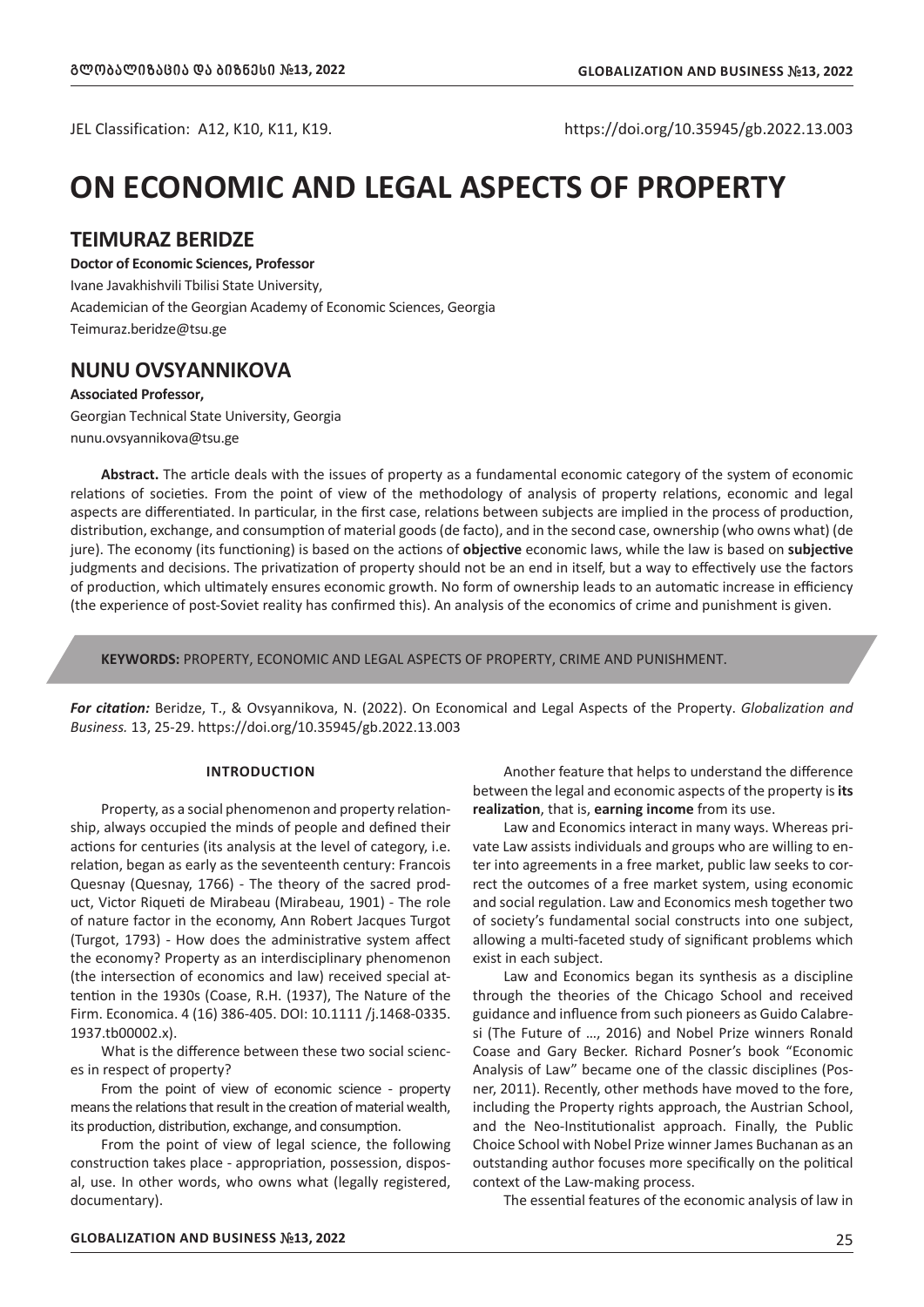modern perception include a system for evaluating law and its institutions through the categories of efficiency, rationality, and expediency (Cooter, Ulen, 2012). At the same time, in modern science, the economic analysis of law has two different meanings: on the one hand, it is defined as a method of research and evaluation of legal activity, and on the other hand, as a means of normative transformation. In general, the economic analysis of law is aimed at modifying the legal worldview, departing from the letter of the law, and is most often positioned by its supporters as "the key to a better law" in all legal systems.

The importance of the analysis of the above problems is multiplied in the "transition period" in the economy. Today, after three decades since the beginning of the so-called "transition period" from a centrally controlled economy to a market economy, in the societies of countries that have made such a transition (and there are 27 such countries with a population of almost 300 million people), the questions about the correctness and effectiveness of the taken steps legitimately arise. Therefore, there is a need for an objective assessment of what we have received as a result of this socio-economic transformation in the post-socialist states. It should be recognized that there is **an objective need to develop a "theory of the transition economy", moreover, today we can already talk about the "post-transition economy".** Today, the development of such a theory in its significance can be compared with the development of the main theories in its time, both economic science and legal science (especially ownership rights). In the article, the terms "transitional economy" and "transformational economy" are used as synonyms, although there is a certain difference between them - the "transitional economy" refers to the movement from a centralized economy to a market economy, and "transformational" generally means significant shifts in any societies and economies, which took place in pre-capitalist formations as well.

One of the first capital studies on the transformational economy is the work by Karl Polanyi (Karl Polanyi, 1944) in which he studies the issues of Societies and Economic Systems, Evolution of the Market, Government and Market Economy, Social Change. The collective monographs (Islam & Mandelbaum, 1993) and Edward Lazear (Lazear, 1995) should also be noted. The first of them examines the transition from a planned economy to a market economy in Central and Eastern Europe, as well as in the former USSR, and the second one studies more specific issues (macroeconomics, privatization, interstate and fiscal relations, foreign trade, institutional reforms, employment, and unemployment).

The economy of the "transition period" has several specific characteristics that distinguish it from economies that are in a stationary state and develop **on their basis**. In particular, in a transition economy, new economic relations and new institutions are emerging that replace the old ones. As a result, new macro- and microeconomic patterns and trends, social and political changes, and new content of economic policy emerge. The search for intersection points and the identification of the basics of constructive interaction between the institutions of economics and law is an urgent task of economic and legal research. In general, it is correctly not-

ed that the participants in social production act not only as carriers of property relations, and production relations but also as legal subjects.

The economy (its functioning) is based on the actions of objective economic laws, while the law is based on subjective judgments and decisions. In other words, in the first case, we have a positive approach to the analysis of socio-economic realities, and in the second, a normative one.

### **The economic and legal aspects of ownership: unity and difference**

Property is, firstly, an economic category that reflects the relations between people regarding things, and secondly, a certain relationship that is subject to legal regulation. Accordingly, the following contents of ownership are distinguished: economic and legal.

Economic theory tends to take the functioning of the system of property and contract for granted and focuses on the operation of the price mechanism (microeconomics).

The economic essence of property is built on the relationship between the subject (owner) and the object (property). As a rule, the property is a property on which the production process depends - economic resources, factors of production. From the economic point of view, only such objects can be called property that is capable of either generating income for their owners or directly satisfying their needs. The main forms of realization of property are **possession, disposal, and use**.

**The possession** is understood as the actual possession of the property, which implies the right to sell, grant, or bequeath, as well as to destroy or dispose of this property.

**The disposal** implies the right to change a thing, rent it out, or use it as collateral.

**The use** means the extraction of useful properties of the object of property in the process of consumption or earning of income.

All these three forms of realization of the property clearly show how the economic and legal content of property are interconnected and turn into each other.

The legal essence of property presupposes the rules of property regulation generally accepted at the legislative level. Legal relations are the formally attached rights and obligations concerning the property, while economic relations are the actual relations to the object of property (for example, the costs of its maintenance, or the benefit from its use).

If the legal aspect corresponds to the categories of "appropriation - disposal" or "possession", then the economic aspect of the relationship corresponds to the creation of material wealth and its use (effectiveness). In the first case, the main content is that the object of property belongs to the subject (**what to whom**), **de jure** - to the state, a group of persons, an individual (here we recall the postulate in the well-known Coase Theorem: it is not so important how the property is distributed, it is important that property rights were recorded), in the second case - the economic one - the main thing is the efficiency of using this object (**what and**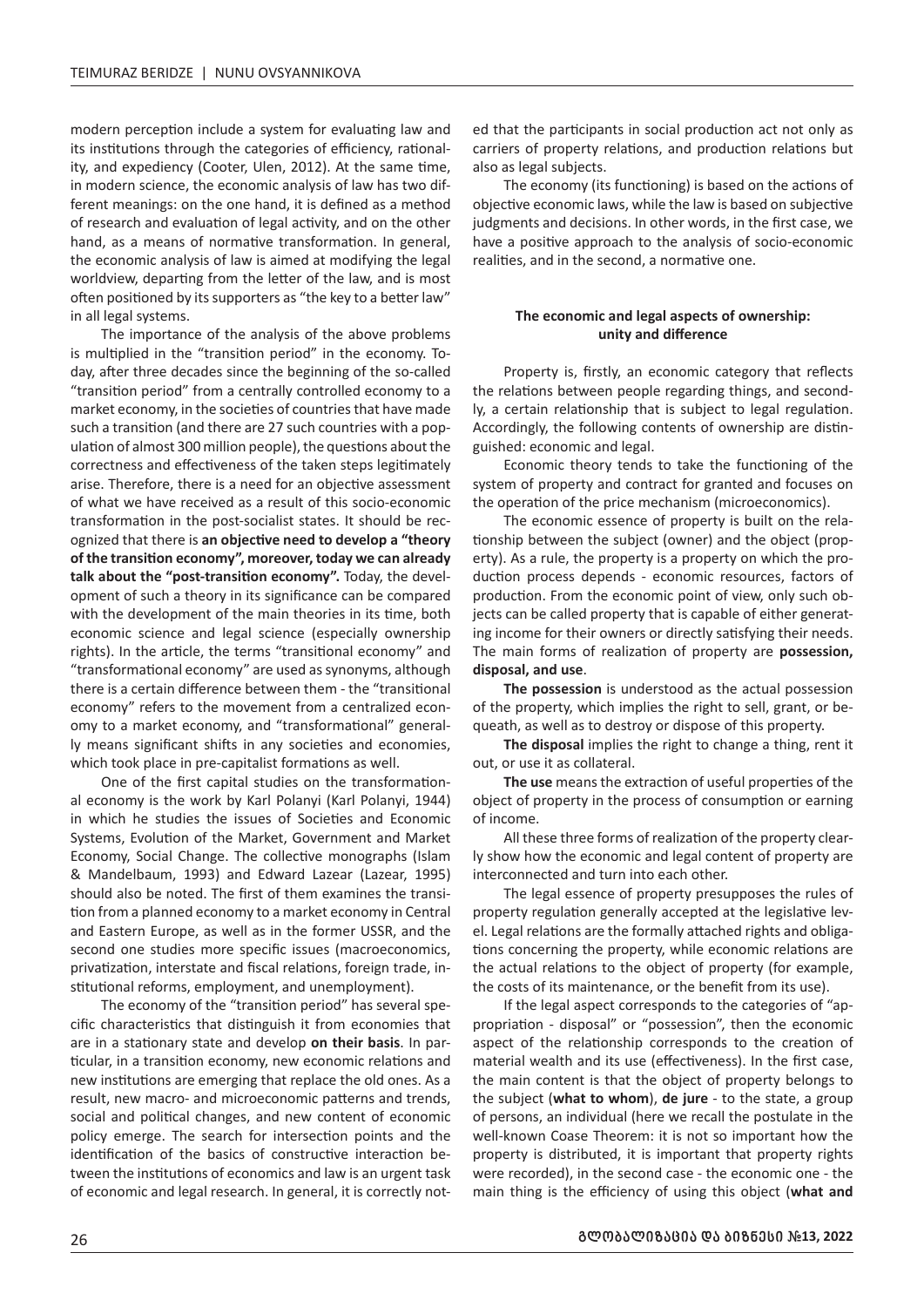**how**), **de facto**. In other words, **for a lawyer, the form of belonging is important; belonging is more important for the legal aspect than for the economic one, and for an economist - it's content (getting benefits, income**). Property in the economy is social relations within the framework of ownership, separation, and redistribution of property objects. The economic content of property is revealed through ownership, management, and control. The right of ownership is a set of legal norms that fix the appropriation of things to individuals and groups. Ownership is the actual possession of the property. Use is the extraction of useful properties from the property, such as income. That is why privatization, which is the main means and form of ownership change, should not become an end in itself during the transition to the market, but only be its tool in creating an effective owner.

Property rights are the constructs in economics for determining how a resource or economic good is used and owned (Alchian, 2008). Resources can be owned by (and hence be the property of) individuals, associations, collectives, or governments (Alchian, 2008).

An important feature of property relations is the diversity of its forms. Such an approach to the analysis of property relations was characteristic of the so-called "perestroika period" of the late USSR. At the same time, all forms of ownership were recognized as equivalent, and this seemed almost an achievement in the theory of economic thought?! Meanwhile, following the logic of the obligatory allocation of a core in property relations, it must be recognized that the **dominant** form of property relations in a transitional economy (as well as in a "post-transitional" one, by the way) are private-property relations (in various forms of their manifestation - joint-stock, group, individual) that lay the foundations for future economies.

An important aspect of ownership is its connection to the efficiency of production. None of the forms of ownership automatically leads to an increase in the efficiency of the economy (the results of post-Soviet privatization have convinced us of this. It is necessary to have appropriate institutions (a formal – the state institutions and an informal – the social background, mentality, thinking, culture, religion, etc.), which will promote the full realization of the potential of this or that form of ownership.

Here we want to make a retrospective journey into the history of the Georgian economy: along with economic growth in Georgia, the replacement of the form of ownership (public to private) had several specific aspects to consider in assessing the place of private property, its scale of effectiveness and dynamics.

First, the economic theory did not develop a unified theoretical-conceptual model of such a transition in the early 1990s, when the process of systemic transformation into a market economy began, with the criteria of fairness applicable to the mass privatization of the means of production. Everything was based on the weight of the local political forces, the views, the opportunistic approaches to the current situation, and the use of the method of "trial and error".

Second, in contrast to Central and Eastern European countries, the situation in Georgia, as in most post-Soviet

countries, was much worse and more dramatic. The countries of Central and Eastern Europe needed only a change of ownership, the denationalization in the conditions of maintaining a unified economic organism, and the internal transformation of property relations in it. In Georgia, the transformation of property relations took place in the qualitatively new conditions of a total breakdown of old, traditional economic ties and the formation of a new systemic unity. To take an honest look, during the Soviet era the Georgian economy did not exist as a united mechanism - it was a set of N enterprises located on the territory of Georgia, cooperating with enterprises from other regions of the USSR outside Georgia. According to the 1987 interbranch balance of production and distribution of Georgian products, the total value of imports and exports of products exceeded 130 percent of gross domestic product (GDP). The cost of products exported abroad by Georgian machine-building enterprises reached ¾ of the total output of these enterprises; almost 3/5 of Georgia's imports and export came to the Russian Federation.

The instantaneous breakdown of such connections caused enormous damage to the economy, which in the early 1990s alone had more than 100 enterprises and industries. Under the directive rule, Georgia was guaranteed to receive raw materials and key markets, so diversifying production under such conditions was even considered a priority. But it was the breakdown of such binding ties that showed the fragility of such an "advantage." Georgia faced the world economy head-to-head and it turned out that the country had no high-demand assets, in fact, liquid goods (for example, energy carriers such as Turkmenistan and Azerbaijan). Georgian tea and citrus, which accounted for 9/10 of the total consumption of the USSR in the conditions of the Soviet economic system, were swiftly substituted on the Russian market. By 1994, the country's gross domestic product had fallen 3.9 times compared to 1988 (the best year in terms of economic performance before the reform), industry output had fallen six times or more, and the number of hired workers had fallen by 1.7 million people in the same period, in the conditions of the reduction of the total population of the country "only" by 400 thousand people; the well-being of the population has been thrown back by several decades.

Indeed, the duration of the economic downturn in Georgia during the transition to a market economy was quite long (about 71 months, from the fourth quarter of 1988 to August 1994), while in the Baltic states, for example, it lasted only 25-27 months and the cumulative economic decline was 23 percent. But we repeat: if not for private property-based market relations, the Georgian economy would be in a much more difficult, backward, unfavorable situation. It is the private property economy of Georgia, thanks to the smooth and efficient work of state institutions, that despite the global economic crisis and the war with Russia (August 2008), the country's gross domestic product (GDP) in 2009 decreased only by 3.9 percent compared to the previous year, while in 2010 it exceeded the level of 2008 (by 2.1 percent) (data based on data from the National Statistics Office of Georgia).

In general, the form of ownership, the private property should be considered as a necessary but insufficient condi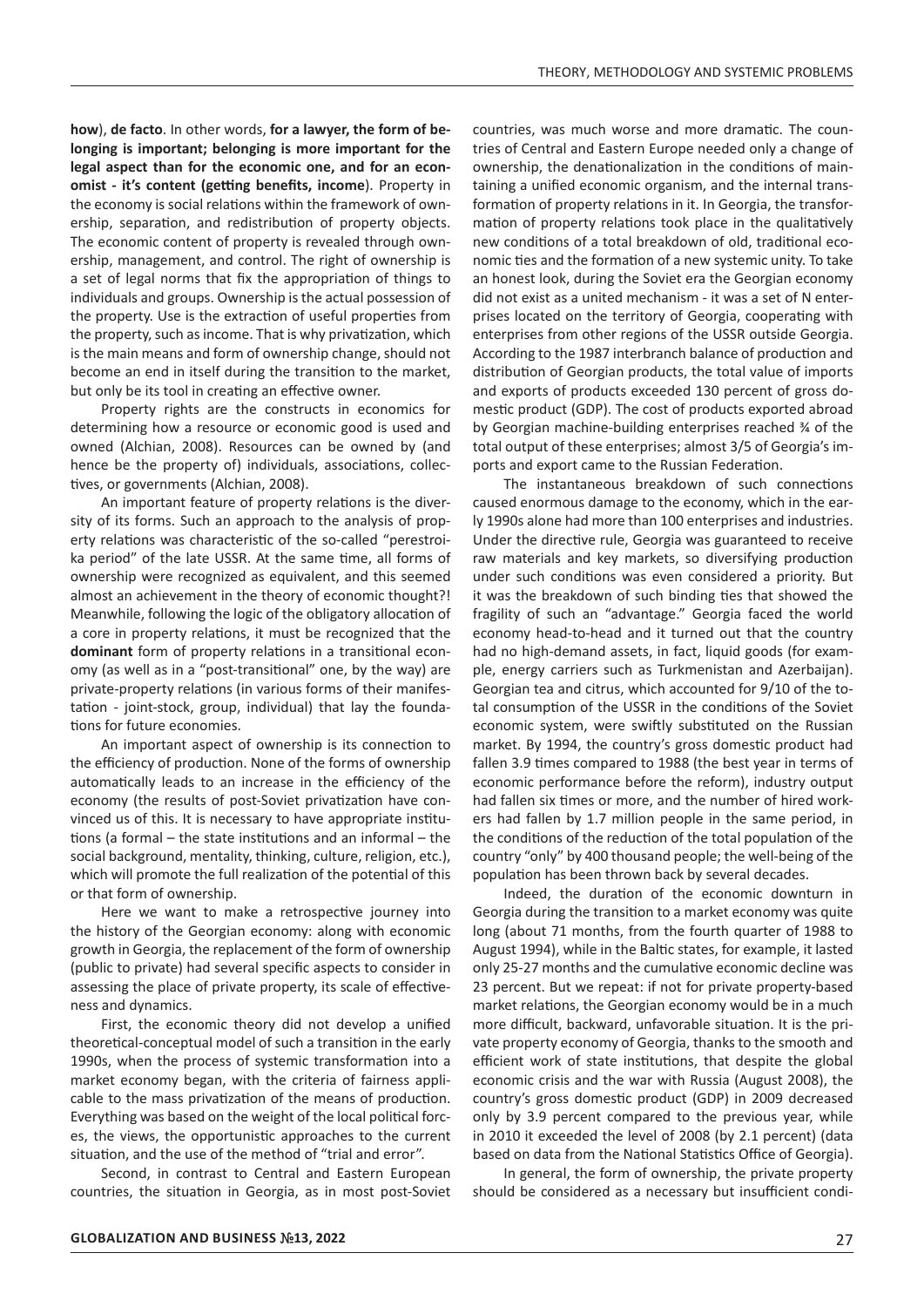tion for economic growth. The following factors are also to be taken into account:

a) high motivation of the social forces of the society in the economic results;

b) balancing all factors of production according to their potential;

c) existence of relevant key markets, i.e. growth of demand (competitiveness of the economy). Therefore, the economic collapse in Georgia in the first half of the 1990s was largely caused by the fact that the production profile adjusted to the old paradigm was inconsistent with the free market relations and economic ties; however surmounting the crisis by the country in the shortest period has been stipulated by the liberty of business and the liberal policy, which started and is being implemented by the Georgian government following the recommendations of international economic and financial institutions (IMF, World Bank).

#### **The crime and punishment: an economic approach**

In this part of the article, we want to pay attention to the economic aspect of crime and punishment, in other words, to conduct some economic analysis of law. Note, insofar as they are connected specifically with property, property relations (we do not touch on intellectual property - this is a separate subject of study).

In general, the disclosure of the economic approach to crime and punishment once again confirms the relationship between jurisprudence and economic disciplines, and only in the interaction points of these two disciplines can one achieve significant scientific and practical results, both in one and another branch of science. In the words of the Nobel laureate in economics Gary Becker, "the economic approach is all-encompassing; it applies to all behavior". Here, in our opinion, one can also mean the behavioral logic of criminals, although almost not studied by economists.

What do we understand by the economic content of crime and punishment? This is, of course, first of all, the statistics of crimes recorded by the statistical divisions of government structures; behind the figures, there is a wide variety of crimes – from small ones to large criminal cases. So, it is early to cherish hopes for the law-abiding population

Let us start with the crimes. First, it is well-known, crimes are committed for several reasons: a pathological addiction to perpetrate a crime (psychopathy); the second; the second is kleptomania (a special disease for thieving); third – economic malfeasance in office (corruption); and finally, the fourth – economic caused by unemployment, lack of income, low standard of living (incomes should at least be equal to the subsistence minimum per person on average). For example, in Georgia: the subsistence minimum for a man able to work in November 2021 was 223.7 GEL, and the average monthly nominal salary was – 1328 GEL).

As for the expenditure, significant public and private funds are spent on preventing and catching criminals. The optimal cost of law enforcement depends, among other things, on the cost of catching violators and establishing their guilt, on the type of punishment – for example, whether fines or imprisonment are applied – and on the reaction of criminals to changes in the law enforcement system. Thus, the conversation inevitably touches on issues related to penology (the science of punishment) and other theories of criminal behavior.

Five types of relationships can be distinguished that give an idea of the costs: 1) the number of offenses and the costs associated with them; 2) the number of crimes and the severity of punishment; 3) the number of crimes that ended in the capture of criminals and the establishment of their guilt, on the one hand, and budget expenditures for the maintenance of the police and the judicial system, on the other; 4) the number of crimes that ended in the capture of criminals and the establishment of their guilt, and the costs of keeping criminals in places of deprivation of liberty and for the implementation of punishment in other forms; 5) the number of offenses and the costs of the private sector to ensure their security and to detain criminals.

As for the punishment (economic aspect) – the costs of maintaining the policy of criminal courts and lawyers in criminal cases for the maintenance of correctional labor institutions at the expense of the budgets of all levels of prisons. The costs of a criminal associated with various types of punishments can be brought to a comparable form by converting them into a monetary equivalent, where only fines are directly-measured from all punishments. For example, incarceration for a criminal is the discounted amount of lost earnings plus how much he estimates his damage from imprisonment and life on a meager action.

Punishments affect not only criminals but also other members of society: first of all, the family members of the offender – after all, they lose part of their income due to the absence of the guilty one of the family members.

The total cost of punishment for the whole society is the sum of the cost of punishment for criminals and the gain or loss associated with this punishment for the rest of society. Fines are levied on offenders from the income of the rest of society, which is equal to the loss of the offender minus the cost of imposing a fine, so the cost of society in connection with the fines is approximately zero, as it should be in the case of a social transfer (Becker, 2003).

Generally, improvements in economic conditions, such as lower unemployment and higher wages, play an important role in reducing crime.

Finally, we emphasize that since societies develop dynamically, the economic and legal systems develop along with them, and it is too early to make a final study of this issue, so this issue will never be closed.